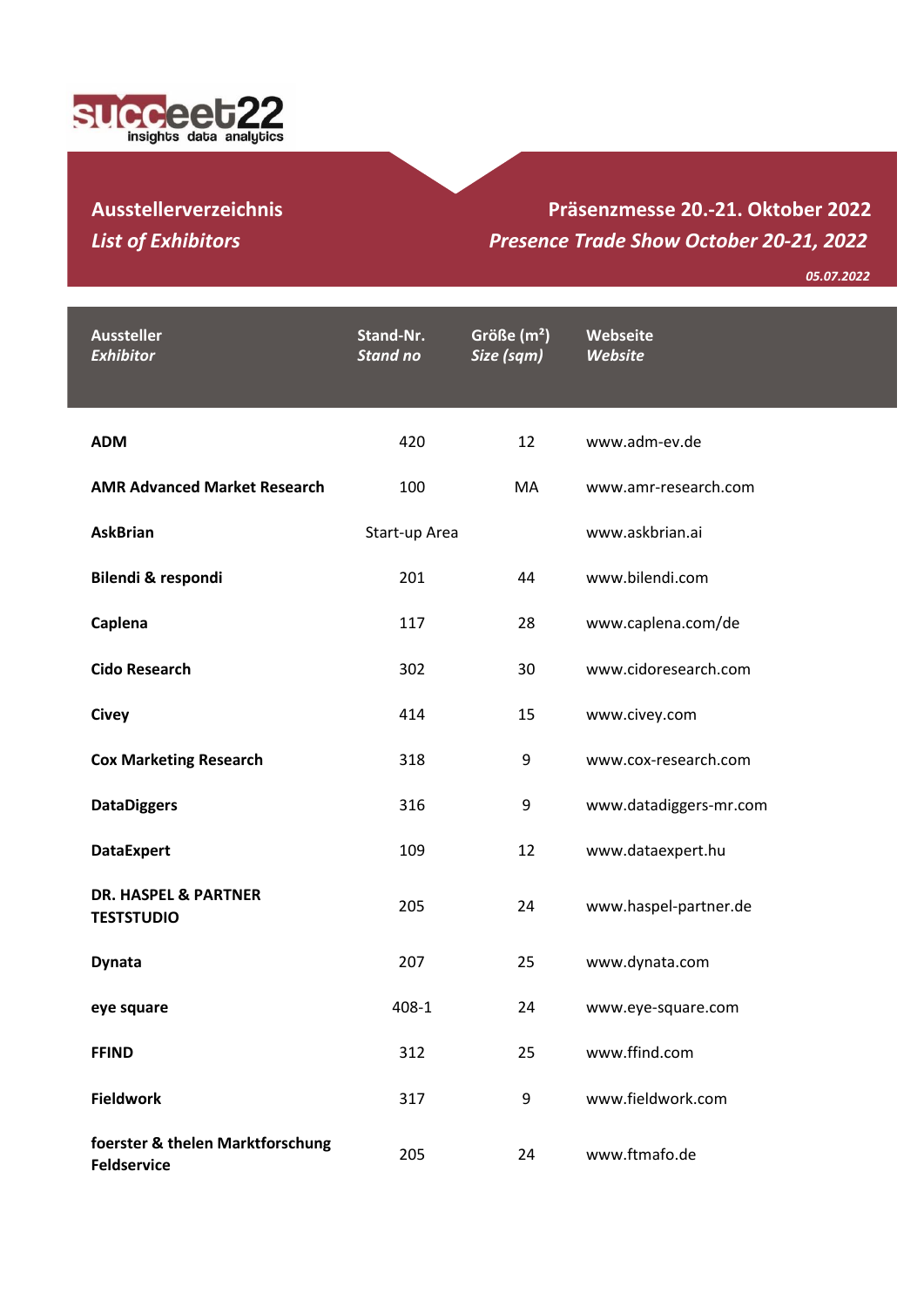| foerster & thelen Teststudio             | 205       | 24 | www.ftstudio.de                |
|------------------------------------------|-----------|----|--------------------------------|
| Forsta                                   | 304       | 30 | www.forsta.com                 |
| <b>GDCC</b>                              | 405       | 9  | www.gdcc.com                   |
| <b>Genmarc Research</b>                  | 306       | 15 | www.genmarcresearch.com        |
| <b>Global NR</b>                         | 111       | 9  | www.globalnr.com               |
| <b>Global Survey / Innovior Research</b> | 425       | 9  | www.globalsurvey.gs            |
| <b>GMO</b>                               | 503       | 12 | www.gmo-research.com           |
| <b>Happy Thinking People</b>             | <b>CP</b> |    | www.happythinkingpeople.com    |
| <b>Harris Interactive</b>                | 213       | 24 | www.harris-interactive.de      |
| <b>IfaD</b>                              | 504       | 12 | www.ifad.de                    |
| <b>INFO GmbH</b>                         | <b>CP</b> |    | www.infogmbh.de                |
| ingress                                  | 400       | 15 | www.ingress.de                 |
| <b>INNCH</b>                             | 508       | 15 | www.innch.de                   |
| <b>INNOFACT</b>                          | 300       | 30 | www.innofact-marktforschung.de |
| <b>INTERROGARE</b>                       | 204       | 30 | www.interrogare.de             |
| <b>Ipsos</b>                             | 208       | 32 | www.ipsos.com                  |
| <b>JTN</b>                               | 403       | 12 | www.jtnresearch.com            |
| <b>KANTAR</b>                            | 301       | 56 | www.kantar.com/de              |
| Krämer Marktforschung                    | 302       | 30 | www.kraemer-germany.com        |
| <b>Make Opinion</b>                      | $309 - 2$ | 12 | www.makeopinion.com            |
| <b>MANUFACTS</b>                         | 110       | 24 | www.manufacts.de               |
| <b>Mission Translate</b>                 | 412       | 16 | www.missiontranslate.com       |
| mo'web                                   | 100       | 21 | www.mowebresearch.com          |
| <b>Norstat</b>                           | 209       | 32 | www.norstat.de                 |
| <b>One Global Solutions</b>              | 211       | 9  | www.one-global.com/en          |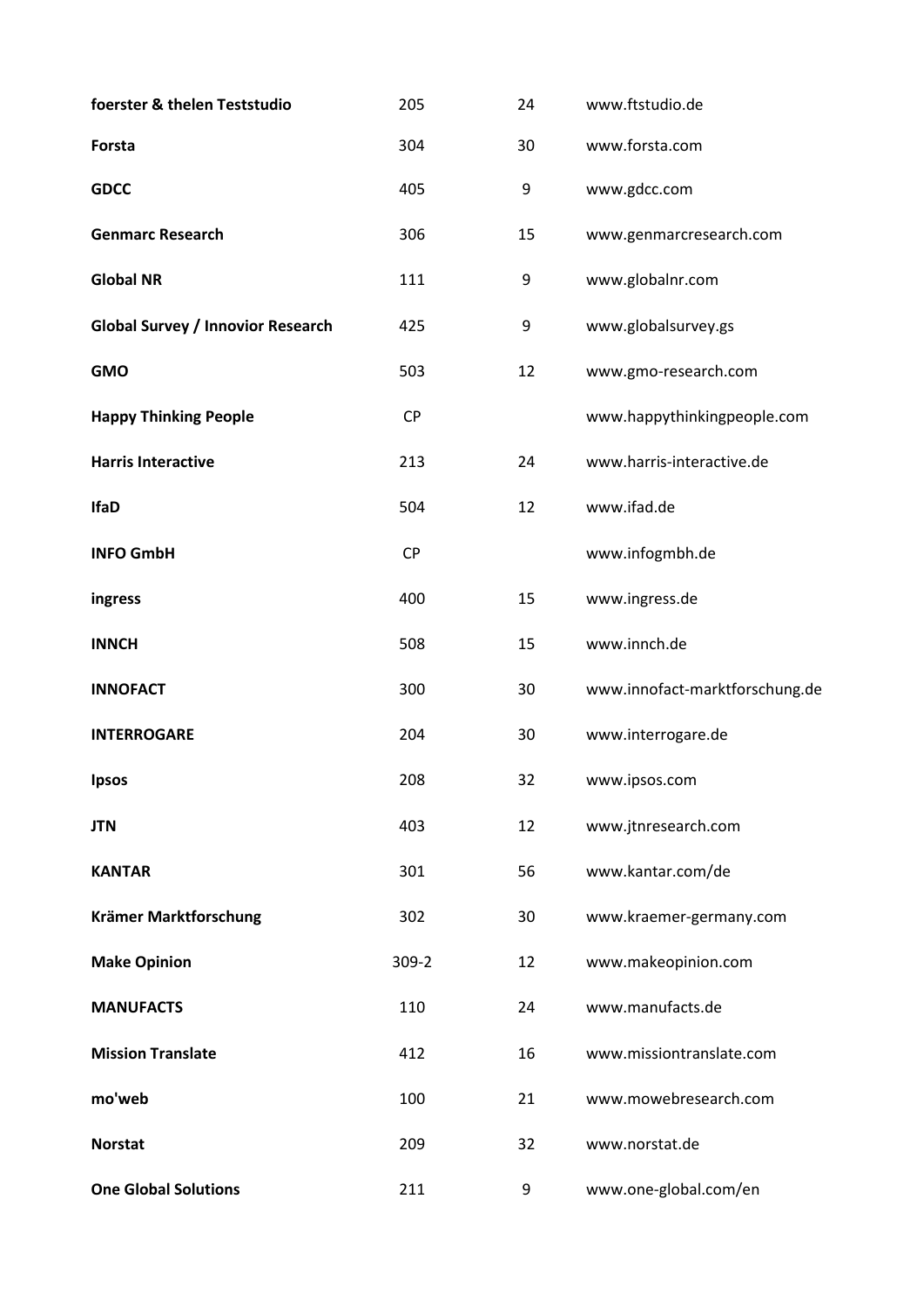| <b>Opinions</b>           | 104       | 15 | www.opinionsltd.com        |
|---------------------------|-----------|----|----------------------------|
| <b>OvationMR</b>          | 105       | 30 | www.ovationmr.com          |
| <b>PAYBACK</b>            | 202       | 42 | www.payback.net            |
| <b>Produkt + Markt</b>    | 410       | 15 | www.produktundmarkt.de     |
| <b>Progresso Research</b> | 505       | 9  | www.progresso-research.com |
| <b>PSYMA GROUP</b>        | 303       | 32 | www.psyma.com              |
| Purespectrum              | 102       | 12 | www.purespectrum.com       |
| Q   Agentur für Forschung | 415       | 15 | www.teamq.de               |
| <b>Quest Mindshare</b>    | 307       | 30 | www.questmindshare.com     |
| <b>QuestionPro</b>        | 501       | 9  | www.questionpro.de         |
| <b>Rare Patient Voice</b> | $512-2$   | 9  | www.rarepatientvoice.com   |
| Quovadis                  | 107       | 20 | www.quovadis.net           |
| <b>Relative Insight</b>   | 319       | 9  | www.relativeinsight.com    |
| rheingold salon           | <b>CP</b> |    | www.rheingold-salon.de     |
| Rogator                   | 413       | 18 | www.rogator.de             |
| <b>RONIN</b>              | 212       | 16 | www.ronin.com              |
| <b>Rosenthal Research</b> | 205       | 24 | www.rosenthal-research.com |
| SampleNinja               | 401       | 12 | www.sampleninja.io         |
| <b>Sawtooth Software</b>  | 112       | 9  | www.sawtoothsoftware.com   |
| <b>SCHLESINGER GROUP</b>  | 310       | 24 | www.schlesingergroup.com   |
| september                 | 307       | 28 | www.september-online.de    |
| <b>SINUS-Institut</b>     | <b>CP</b> |    | www.sinus-institut.de      |
| <b>SKIM</b>               | 407       | 25 | www.skimgroup.com          |
| <b>SKOPOS</b>             | 206       | 20 | www.skopos.de              |
| Spidermetrix              | 313       | 9  | www.spidermetrix.com       |